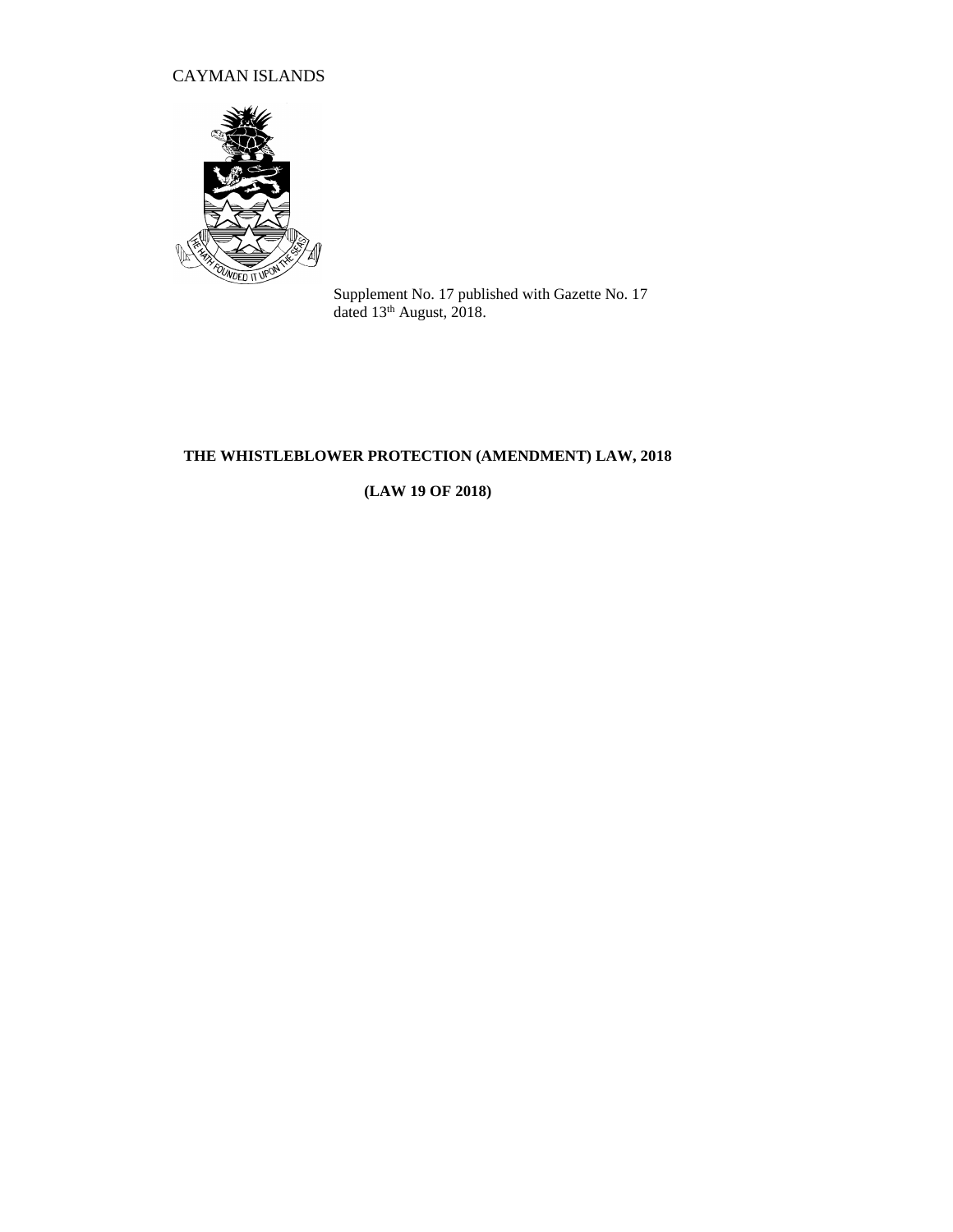*The Whistleblower Protection (Amendment) Law, 2018*

2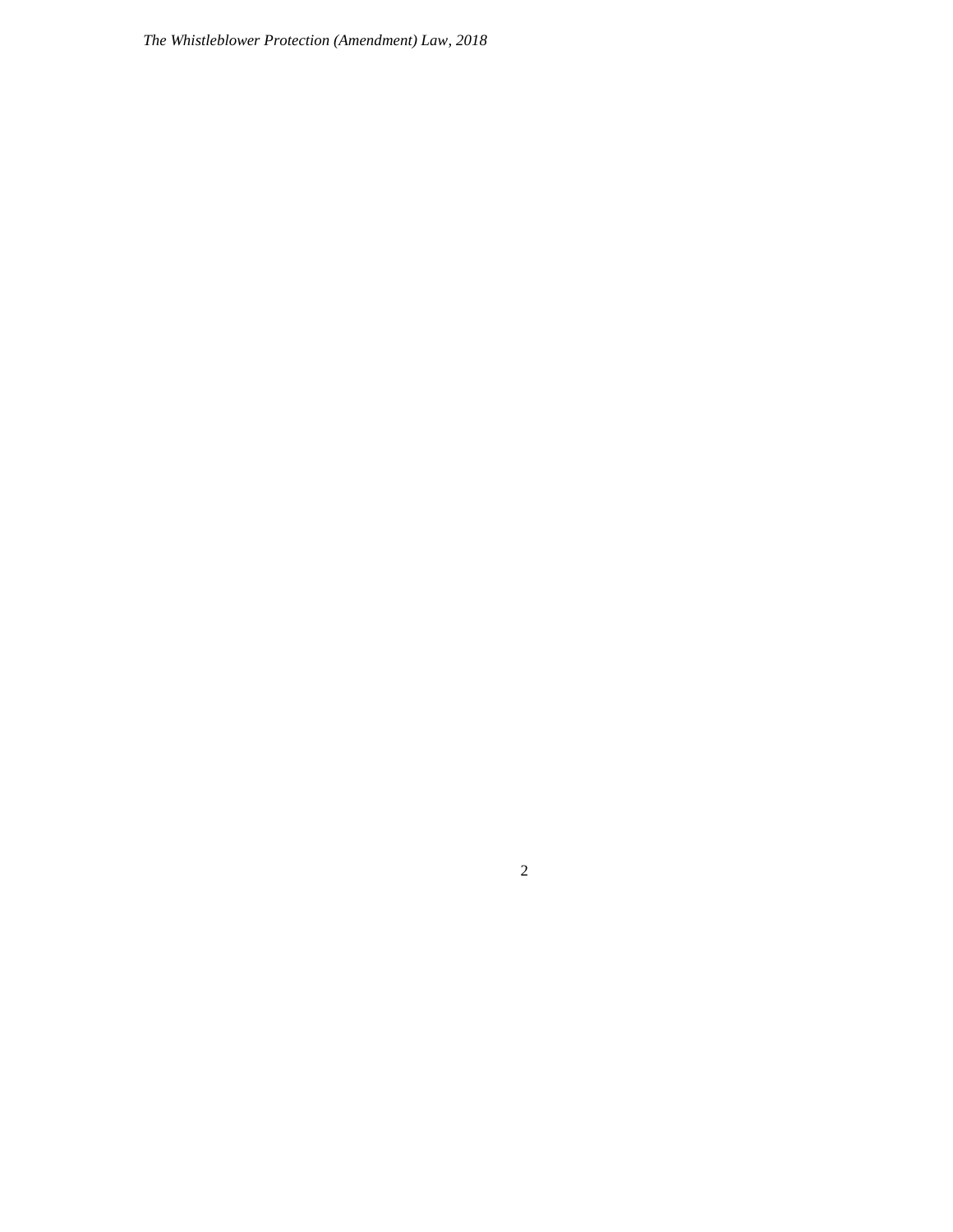## CAYMAN ISLANDS

Law 19 of 2018

I Assent

Franz Manderson

Acting Governor.

Date: 1<sup>st</sup> August, 2018

## **A LAW TO AMEND THE WHISTLEBLOWER PROTECTION LAW, 2015 IN ORDER TO EMPHASISE THAT THE LAW APPLIES TO ALL EMPLOYEES AND EMPLOYERS IN THE ISLANDS; AND FOR INCIDENTAL AND CONNECTED PURPOSES**

ENACTED by the Legislature of the Cayman Islands.

1. (1) This Law may be cited as the Whistleblower Protection (Amendment) Law, 2018.

Short title and commencement

(2) This Law shall come into force on such date as may be appointed by Order made by the Cabinet.

2. The Whistleblower Protection Law, 2015 is amended by repealing section 3 and substituting the following section -

employees and employers in the Islands

"Application of Law to all 3. For the avoidance of doubt, this Law applies to all employees and employers in the Islands, including employees and employers of statutory authorities, government companies and private places of employment.".

Amendment of section 3 of the Whistleblower Protection Law, 2015 application of Law to statutory authorities and government companies

3